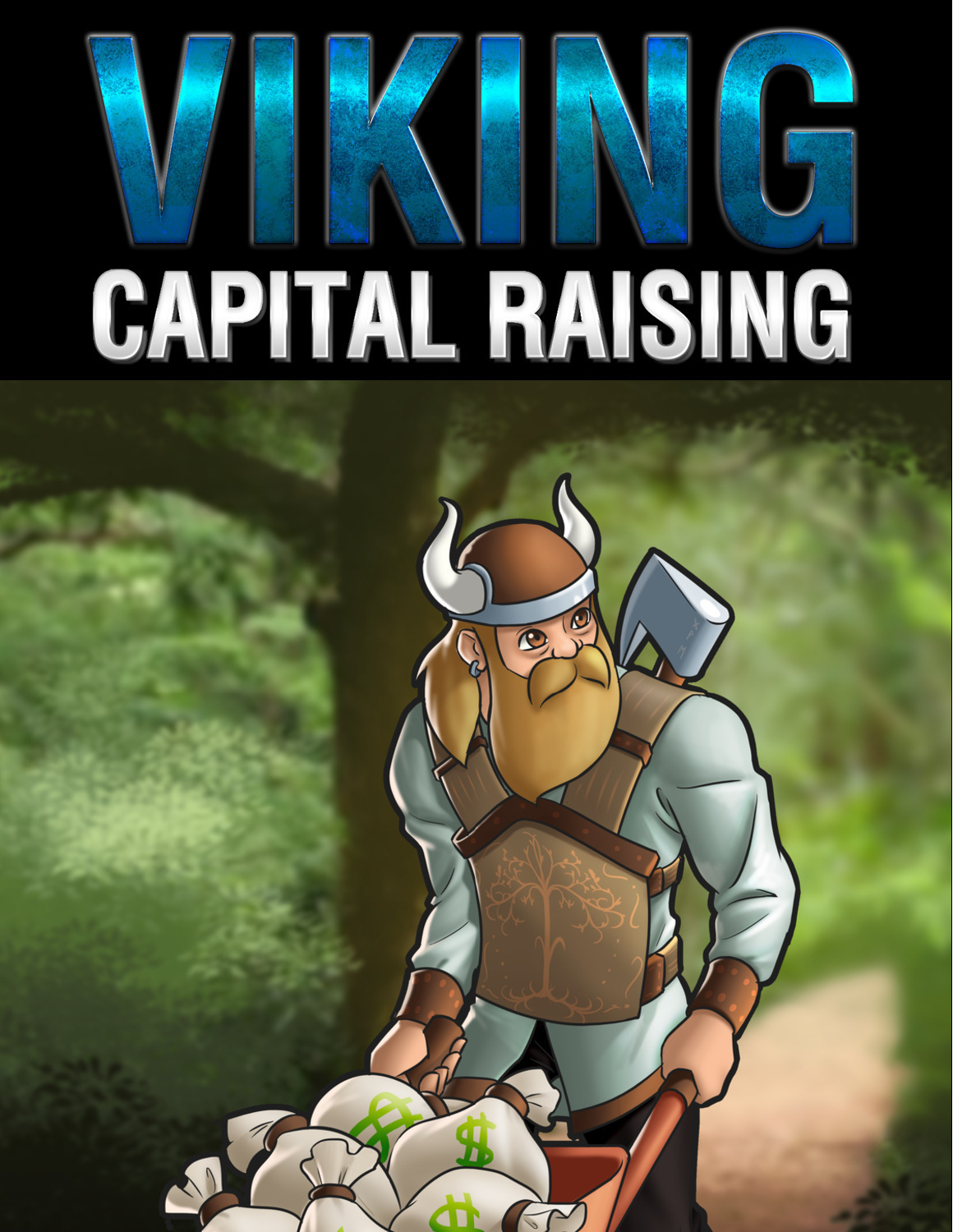Copyright © All rights reserved.

ABOUT YOUR RIGHTS: This eBook is intended for your personal use only. It does not include any other rights.

IMPORTANT LEGAL DISCLAIMER: This book is protected by international copyright law and may not be copied, reproduced, given away, or used to create derivative works without the publisher's expressed permission. The publisher retains full copyrights to this book.

The author has made every reasonable effort to be as accurate and complete as possible in the creation of this book and to ensure that the information provided is free from errors; however, the author/publisher/ reseller assumes no responsibility for errors, omissions, or contrary interpretation of the subject matter herein and does not warrant or represent at any time that the contents within are accurate due to the rapidly changing nature of the Internet.

Any perceived slights of specific persons, peoples, or organizations are unintentional.

The purpose of this book is to educate and there are no guarantees of income, sales or results implied. The publisher/author/reseller/distributor can therefore not be held accountable for any poor results you may attain when implementing the techniques or when following any guidelines set out for you in this book.

Any product, website, and company names mentioned in this report are the trademarks or copyright properties of their respective owners. The author/publisher/reseller/distributor are not associated or affiliated with them in any way. Nor does the referred product, website, and company names sponsor, endorse, or approve this product.

AFFILIATE/COMPENSATION DISCLAIMER: Unless otherwise expressly stated, you should assume that the links contained in this book may be affiliate links and either the author/publisher/reseller/distributor will earn commission if you click on them and buy the product/service mentioned in this book. However, the author/publisher/reseller/distributor disclaim any liability that may result from your involvement with any such websites/products. You should thoroughly research before buying mentioned products or services.

This constitutes the entire license agreement. Any disputes or terms not discussed in this agreement are at the sole discretion of the publisher.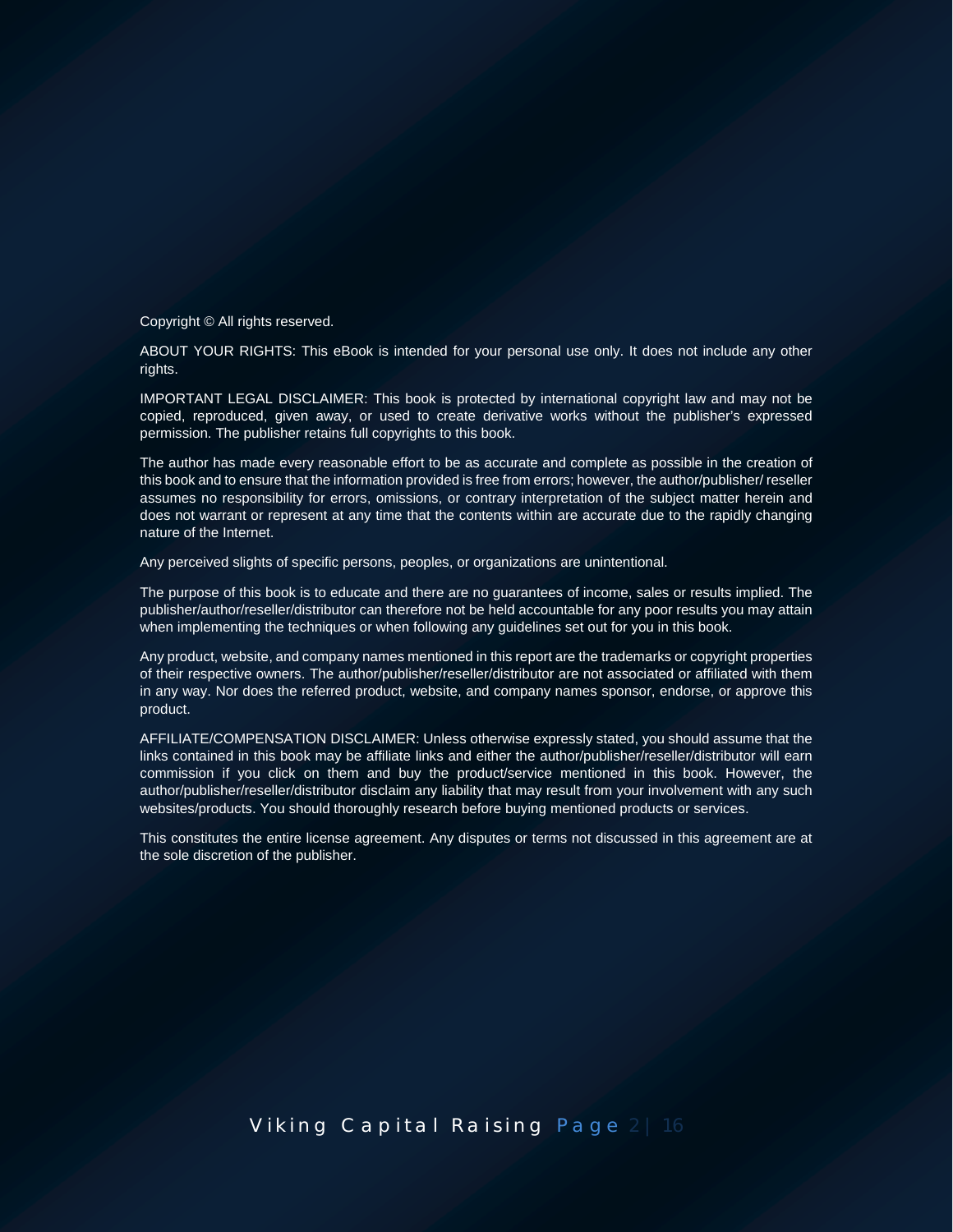# **Chapter 1: Bank Loans**

Viking Capital Raising Page 3 | 16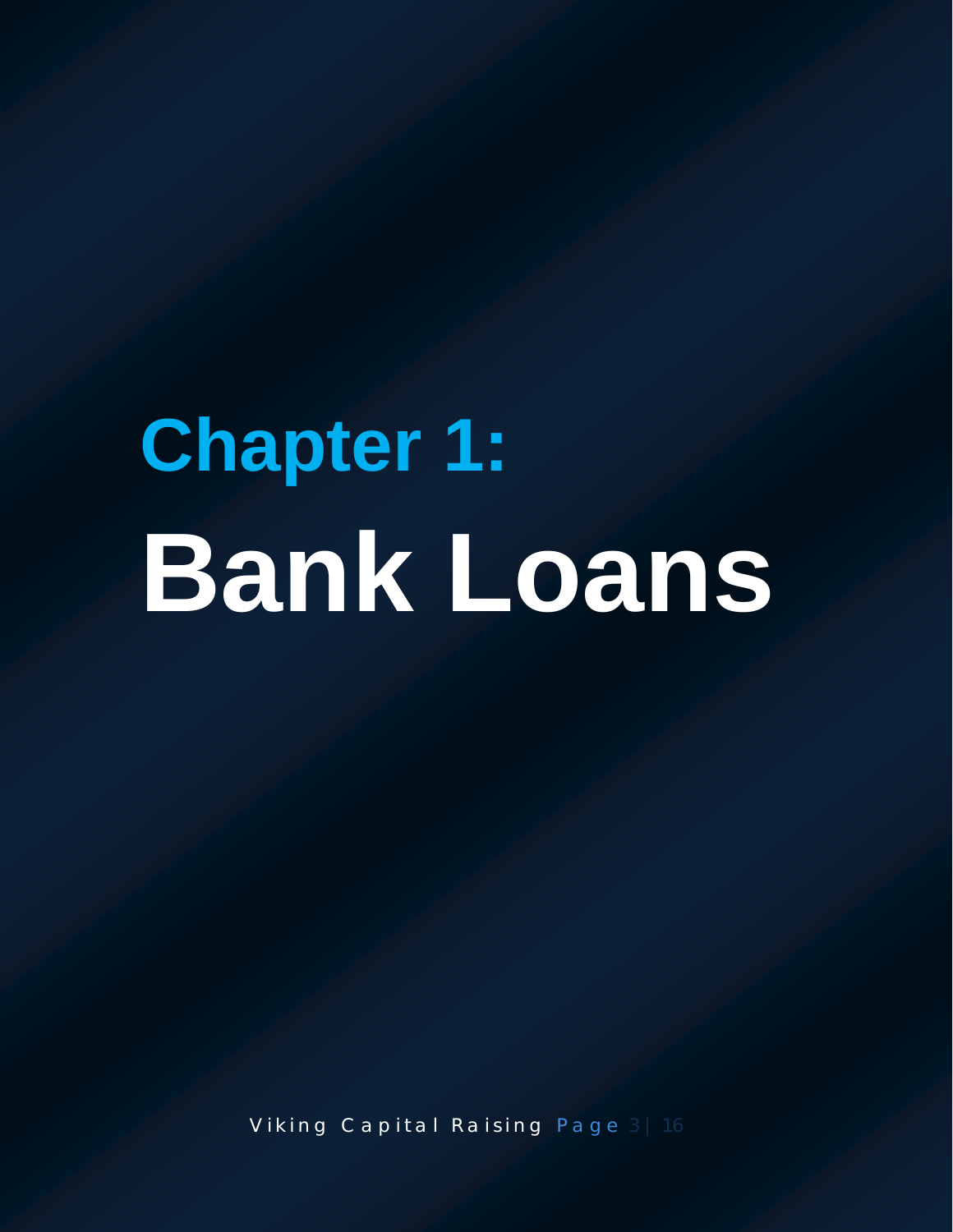Every business starts with a small team and a great idea, but not always extensive business experience. If you previously worked in a different industry or haven't worked in a small business before, you face a steep learning curve in order to bring your idea to life. Starting a business means finding staff, premises, suppliers, and so many other things that can only be secured with capital. In this book, you'll learn about the most popular options small businesses can use to raise capital and begin their work. Chapter one will look at loans, chapter two will look at investment opportunities, and chapter three will look at how you can raise capital from within your community. Let's start off by looking at the kinds of loans a small business can secure.

### **Bank Loans**

This might be the first option you consider when it comes to securing capital, particularly if you don't have much small business experience. It's a logical step, given that bank loans often have the lowest interest rates. The two most common types of business bank loans are fixed and flexible. Fixed loans have pre-determined payment schedules and interest rates, whereas with flexible loans, these factors are decided according to your business and financial needs. Fixed loans tend to have more widespread repayment schedules, and with either type of loan, the repayment term can be between one and fifteen years, depending on the loan amount. Interest rates on business bank loans tend to be between seven and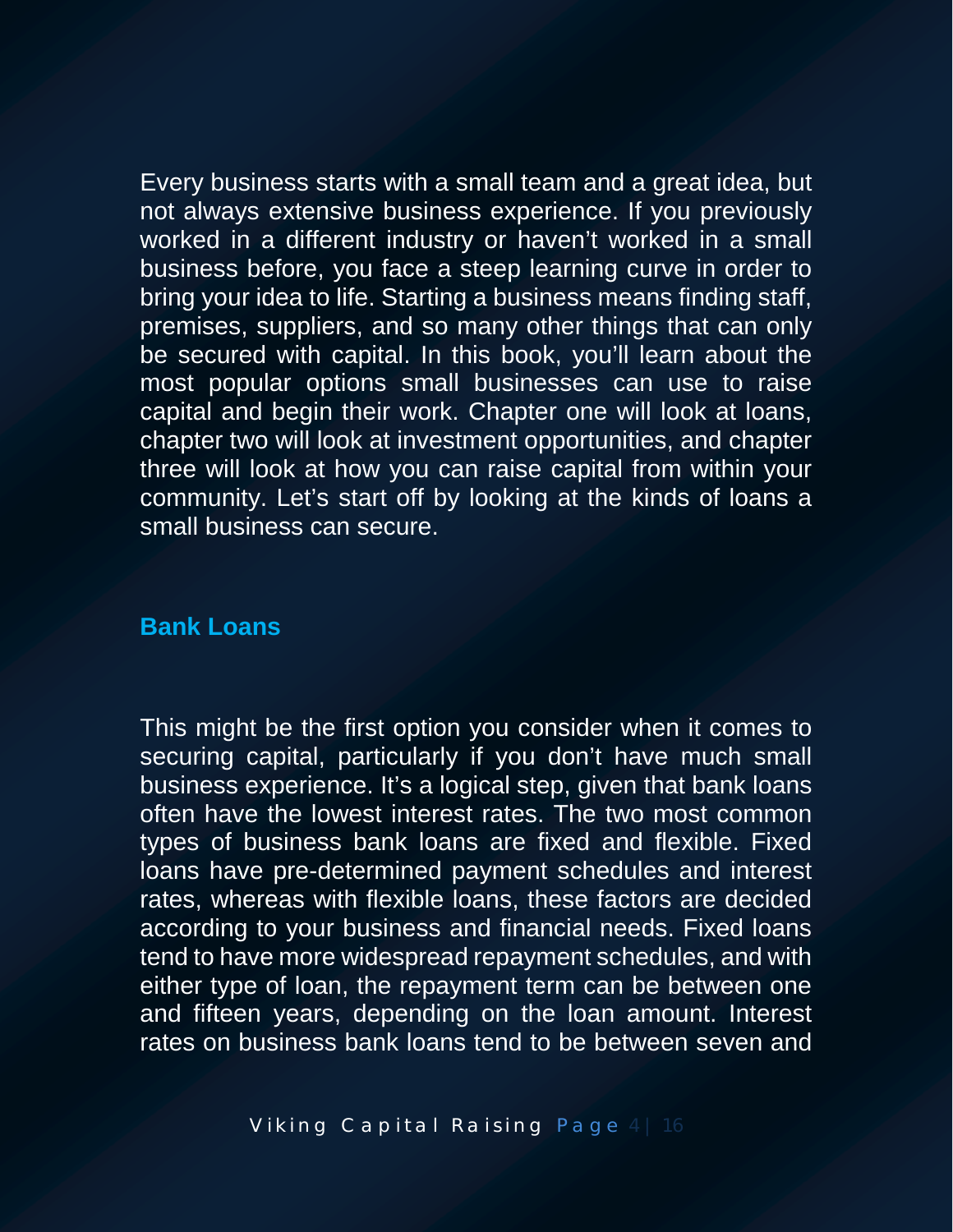twelve per cent, though this figure will depend on a variety of factors such as the loan amount and the financial climate.

However, it's often very difficult for new and small businesses to secure bank loans. Many banks have drastically reduced their small business loan approval rate, citing the high risk of failure as the reason. In order to qualify for a bank loan, your company will need great credit, revenue, profitability, cashflow and experience- if you have all that, you probably don't need a start-up loan. A good example of this situation is securing your loan. A secured loan requires you to offer "security"- an asset that the bank can seize if your company fails to repay as planned. Secured loans offer larger amounts and lower interest rates, but loans can only be secured by companies with property or substantial assets. In reality, bank loans are a rare choice for small businesses.

### **SBA Loans**

The SBA (Small Business Administration) is an independent agency of the U.S. government that offers a variety of services to small businesses. It does not offer loans, but works with commercial lending partners to offer loans to public and private organizations. The SBA vets its lenders and all loans must follow its requirements, making the process less risky for borrowers and lenders. SBA loans are only available to U.S. companies that do not have reasonable access to other funding opportunities. The SBA offers four kinds of loans;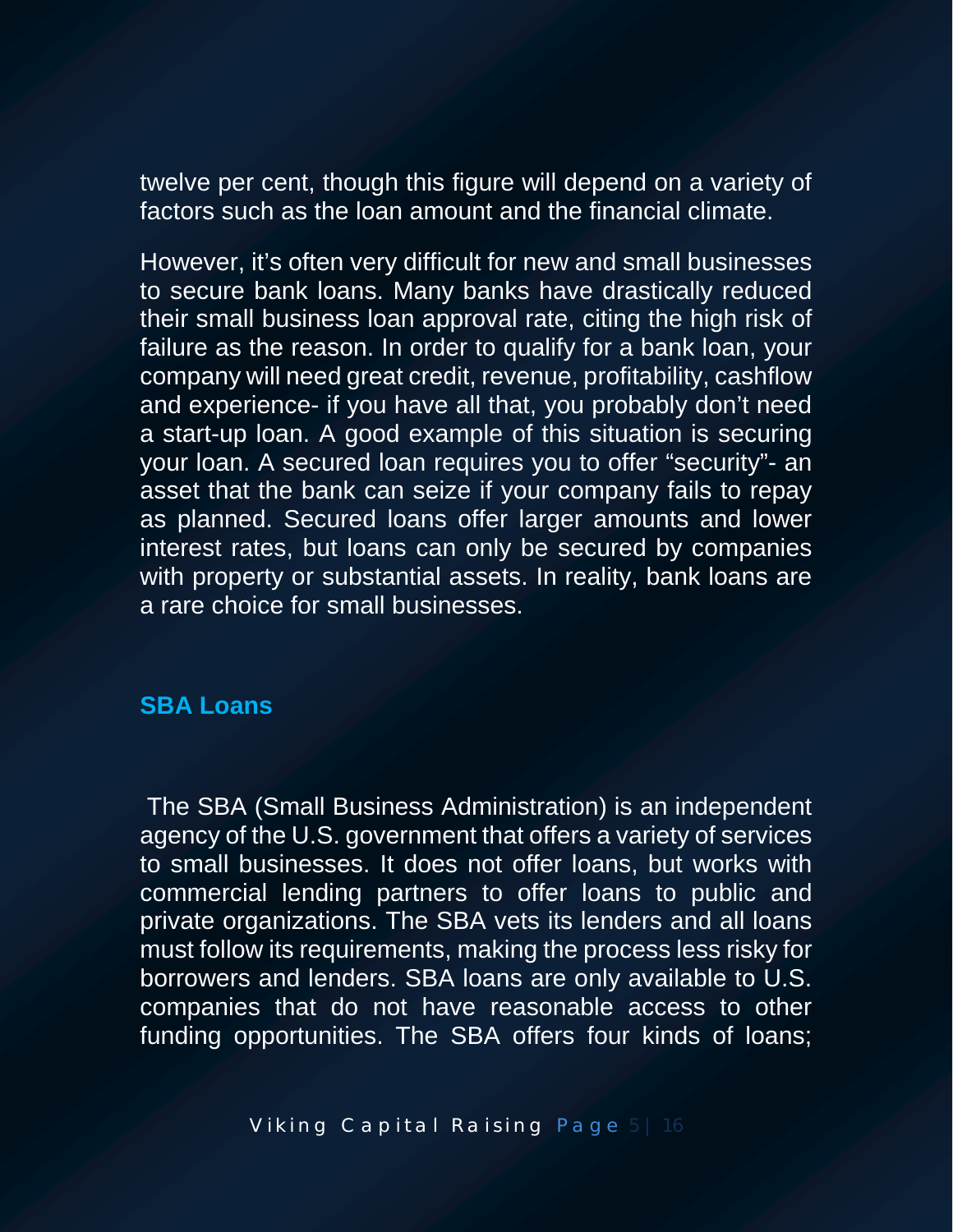general small business loans, microloans, real estate and equipment loans, and disaster loans. Each of these loans have specific uses and when applying for them, you must show what you plan to do with the money.

A **general small business loan** general small business loan is the most common type of SBA loan and has the widest range of uses. It falls into the 7(a) category of SBA loans and its uses include purchasing commercial property or equipment, paying for operational expenses, and refinancing debt. Businesses are eligible to apply for this loan if their net worth does not exceed \$15 million or they have an average net income greater than \$5 million over the last two years. The maximum amount that can be borrowed is \$5 million and there is no minimum amount. Interest rates are negotiated by the SBA and the lending partner.

A **microloan** is typically used to start or expand a new business, and it cannot be used to repay debt or purchase real estate. Interest rates for these loans tend to be between 8 and 13% with a maximum repayment term of six years.

A **real estate and equipment loan**, as the name suggests, can be used to purchase real estate or equipment. It can also be used to fund the construction, conversion, or renovation of existing commercial property. In order to qualify for this loan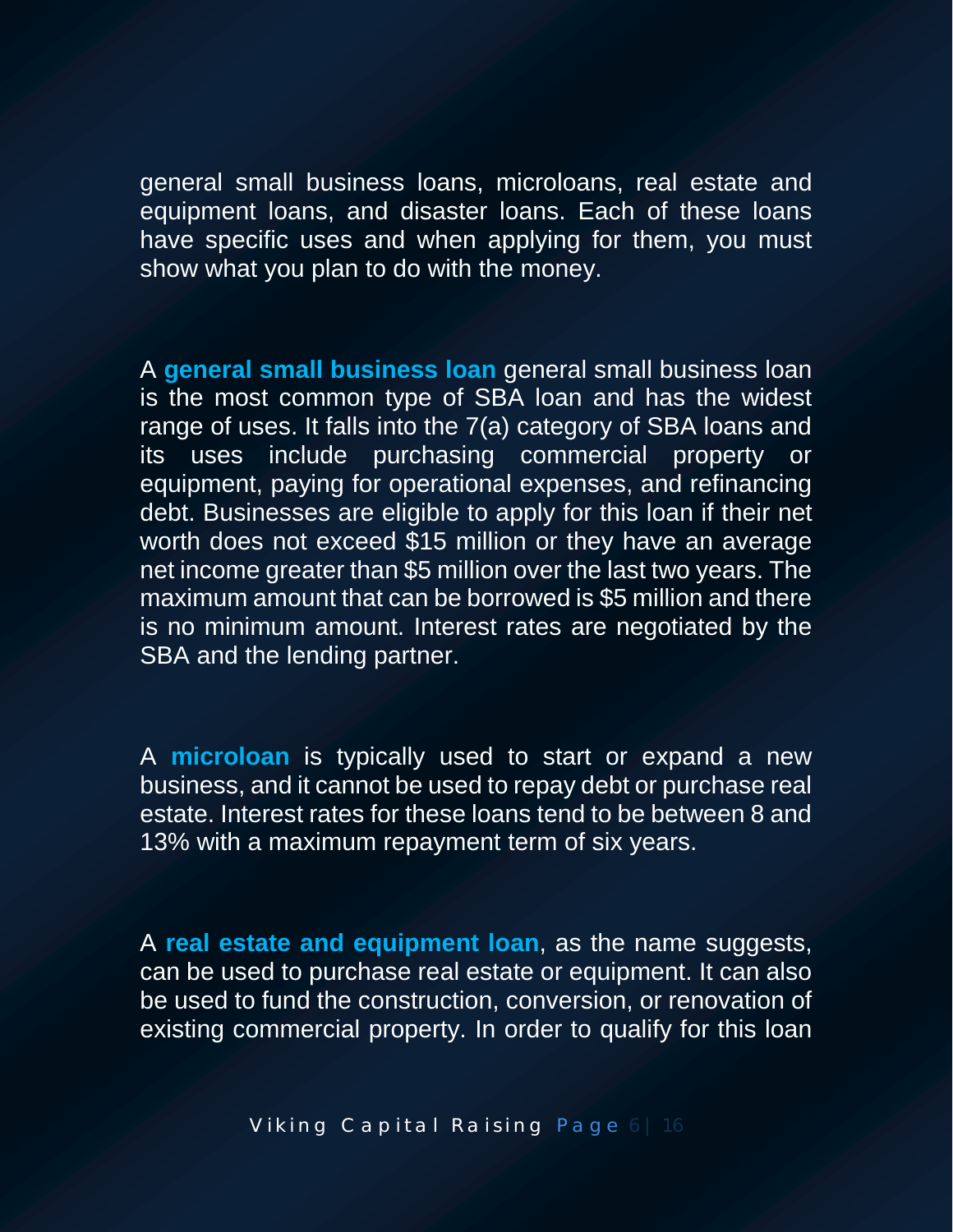your company must be on the SBA's list of eligible businesses, not have funds available from any other sources, and not be engaged or planning to engage in rental real estate investment.

A **disaster loan** is a low-interest loan provided to repair or replace items that have been damaged or destroyed in a declared natural disaster. Such items include real estate, business assets, personal property, machinery, equipment, and inventory.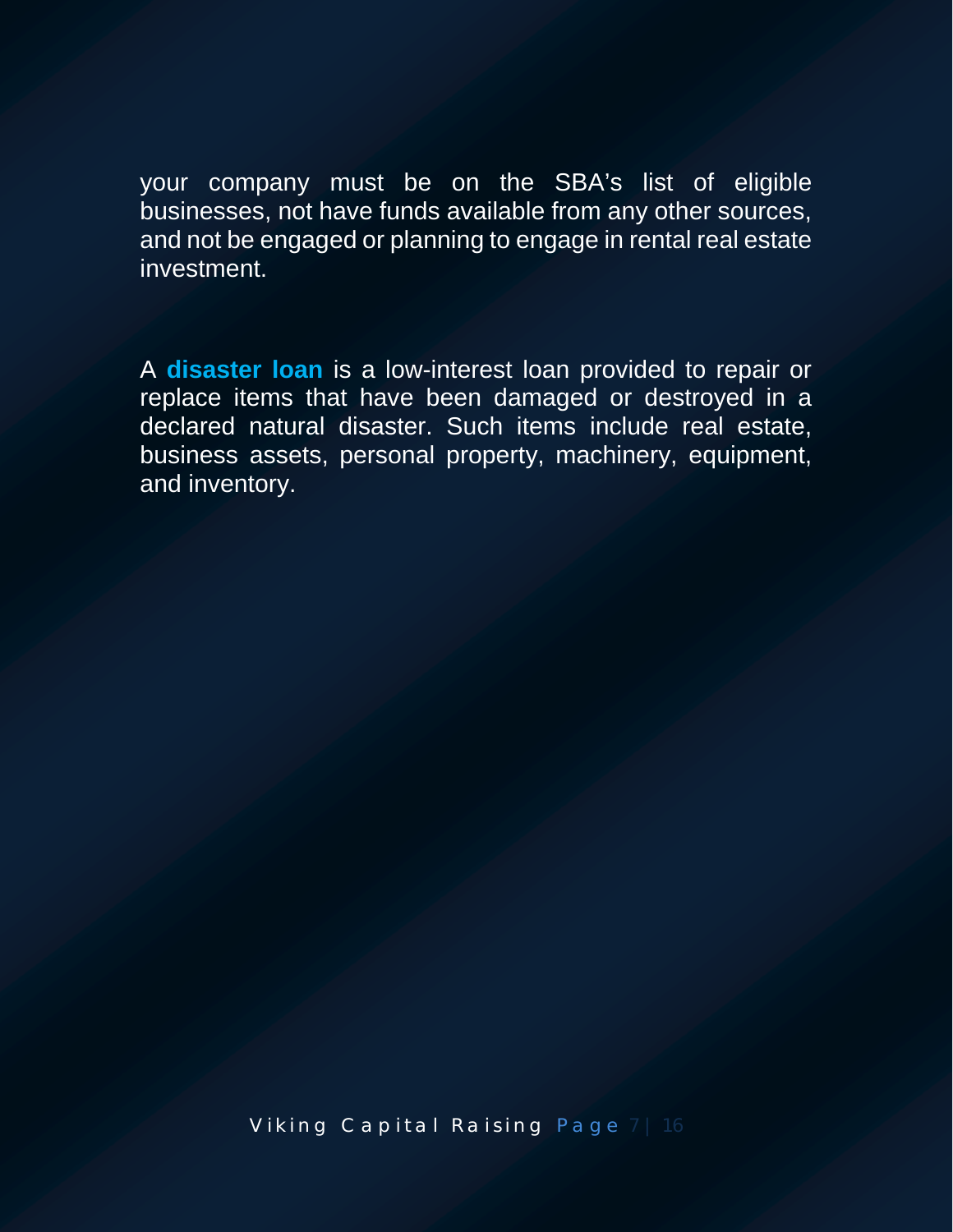## **Chapter 2: Investors**

Viking Capital Raising Page 8 | 16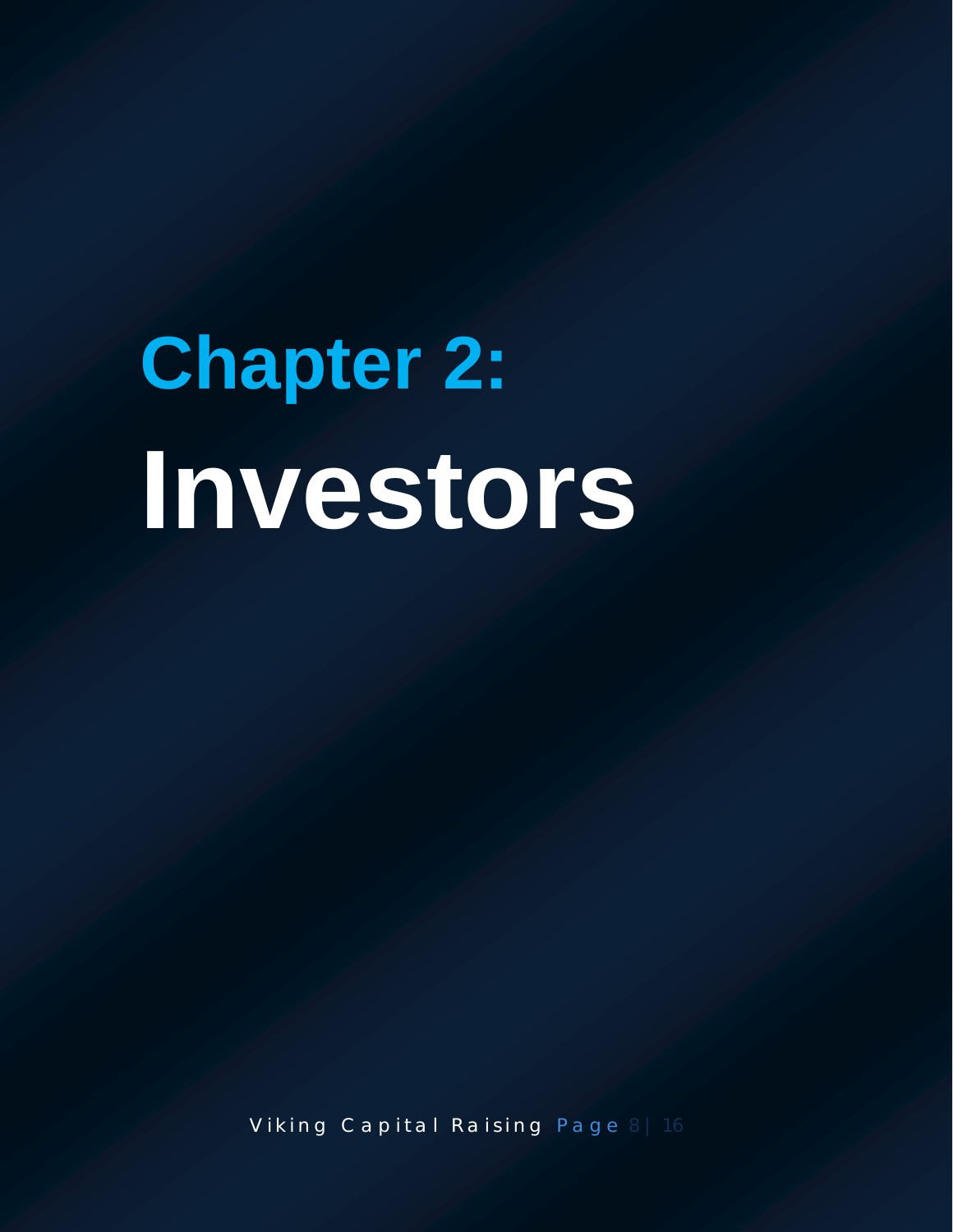Securing investment as a small business can simultaneously seem like it will be incredibly easy and incredibly difficult. Investors are individuals you can appeal to and impress with your great idea, rather than giant faceless banks. However, investors often have less money to spare than larger institutions. The best way to clinch investors is to know how they work- luckily for you, that's exactly what you're about to learn.

## **Venture Capitalists**

A venture capitalist can be an individual, but it is usually a professionally-managed firm that invests other people's money on their behalf. Venture capital firms pool money from a range of investors and invest in small companies that can prove they will provide a high return. Venture capitalists are not interested in companies that want to work on a small scale- they're looking to get in on the ground floor with companies that will grow to be industry titans. Investing in a small business is risky, so venture capitalists expect a high return, equity in the company, access to financial records and a say in large decisions. From their perspective, these things are required to make the investment worth their while.

Due to their extensive professional experience, some small businesses bring venture capitalists on board for their advice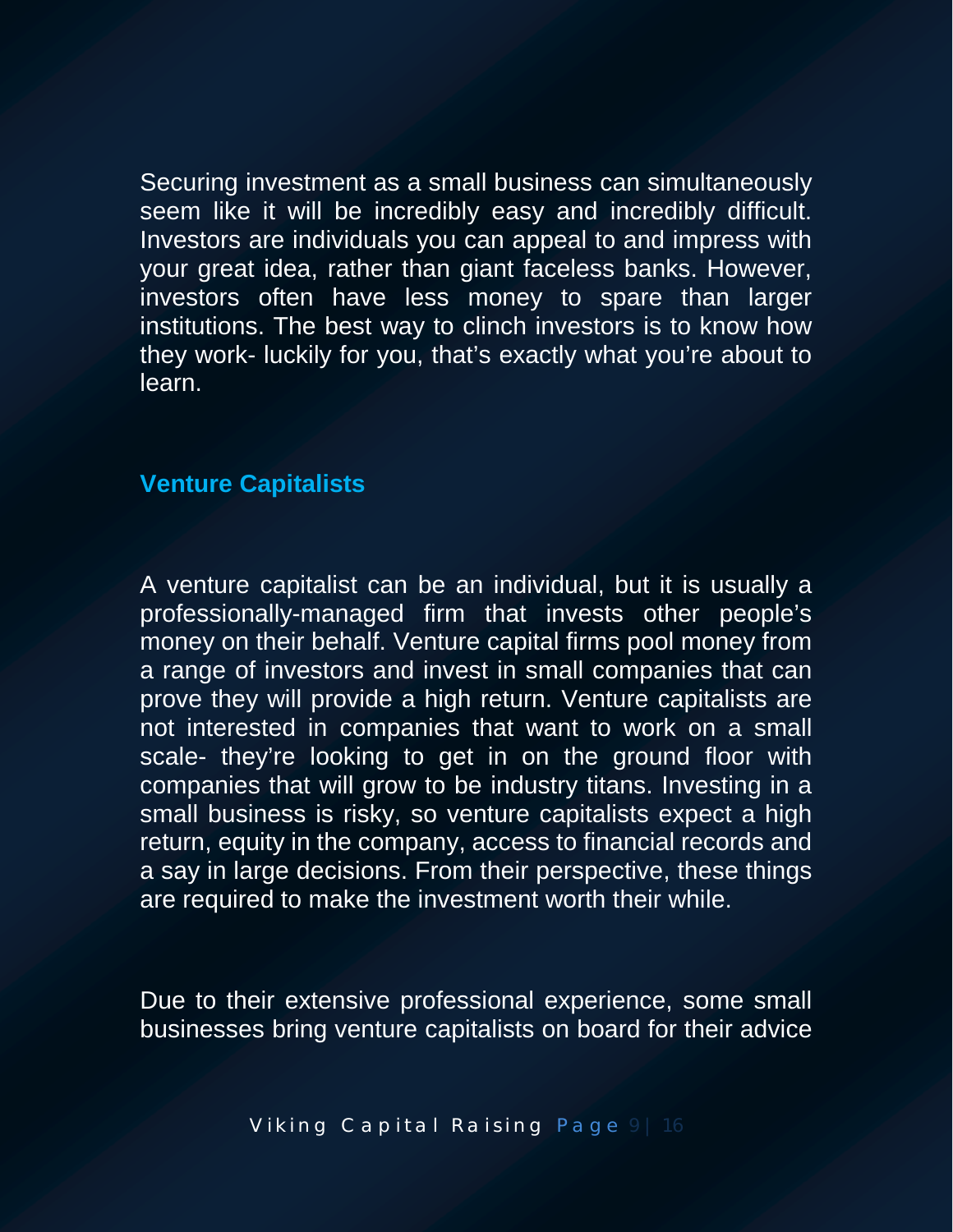as well as their investments. However, it can be a poor choice for those who want to maintain control of their business. The best way to grab the attention of a venture capitalist is to be referred to them by a financial professional, such as a banker or accountant.

## **Angel Investors**

Where a venture capitalist invests someone else's money, an angel investor uses their own. Angel investing has soared in popularity in recent years, as individuals have better access to educational resources and discover new alternatives to traditional financial options like savings accounts. Most angel investors are not incredibly wealthy. This might seem like a downside as they have less money to invest, but the upside is that you probably already know a lot of angel investors. Angel investors might be current or former colleagues, entrepreneurs, or people in your social circle who invest in their spare time. Another significant difference between venture capitalists and angel investors is that angels aren't entirely motivated by profit. They are more likely to be inspired by a great pitch and back a company because they want to see it succeed, rather than simply because they think they'll get a high return. Angel investors typically expect less control in the company than venture capitalists, instead looking for a share in the company they believe will be successful one day.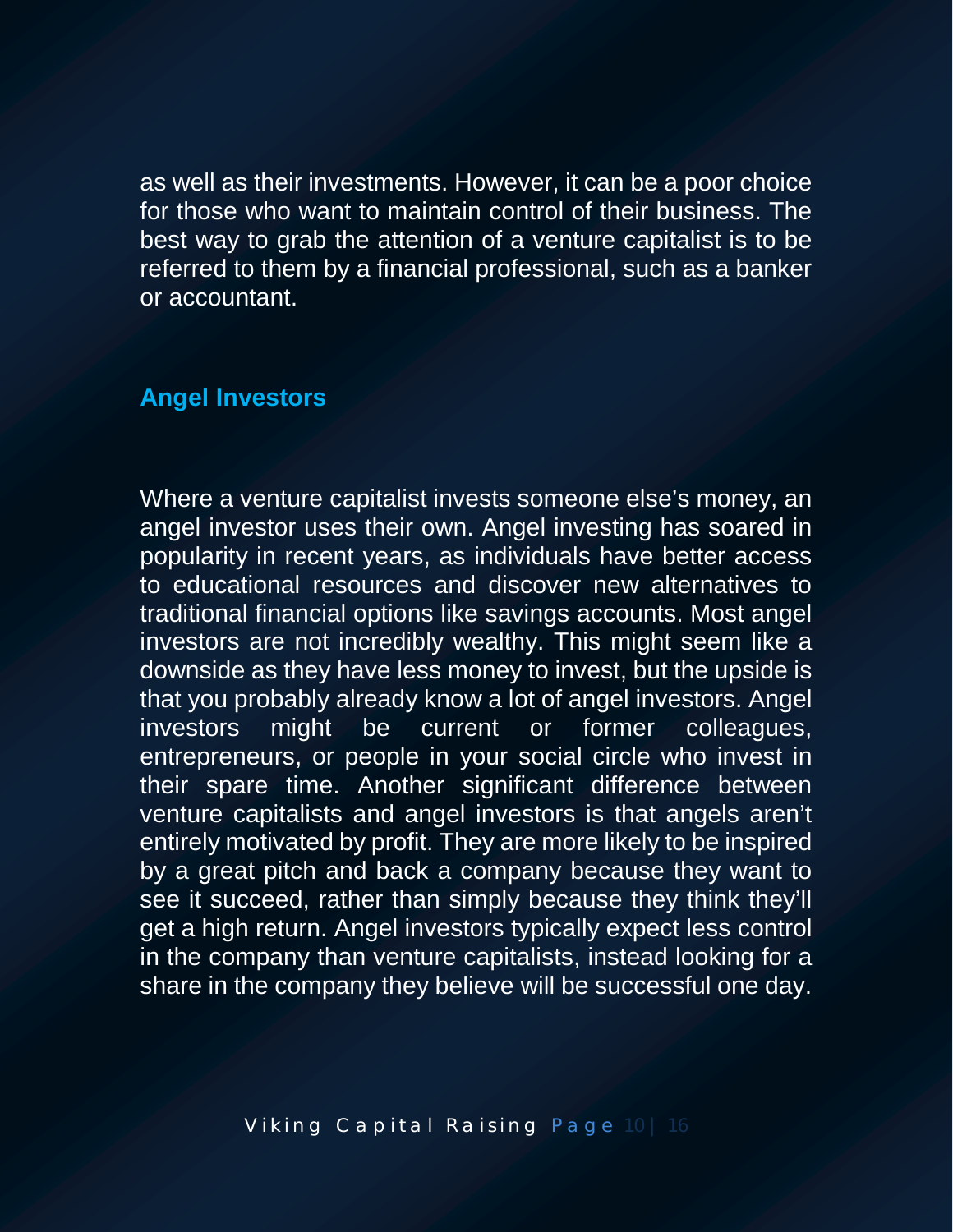Angel investors can be divided into two categories: affiliated and non-affiliated. Affiliated angels are people you already know, that you can reach out to through an appointment or personal meeting. Non-affiliated angels are people that have no connection to you or your business. The best ways to find non-affiliated angels include advertising in business papers, working with business brokers or intermediaries, and simply spreading the word through your social circles. If you already know some angels, they will probably be able to introduce you to even more potential investors.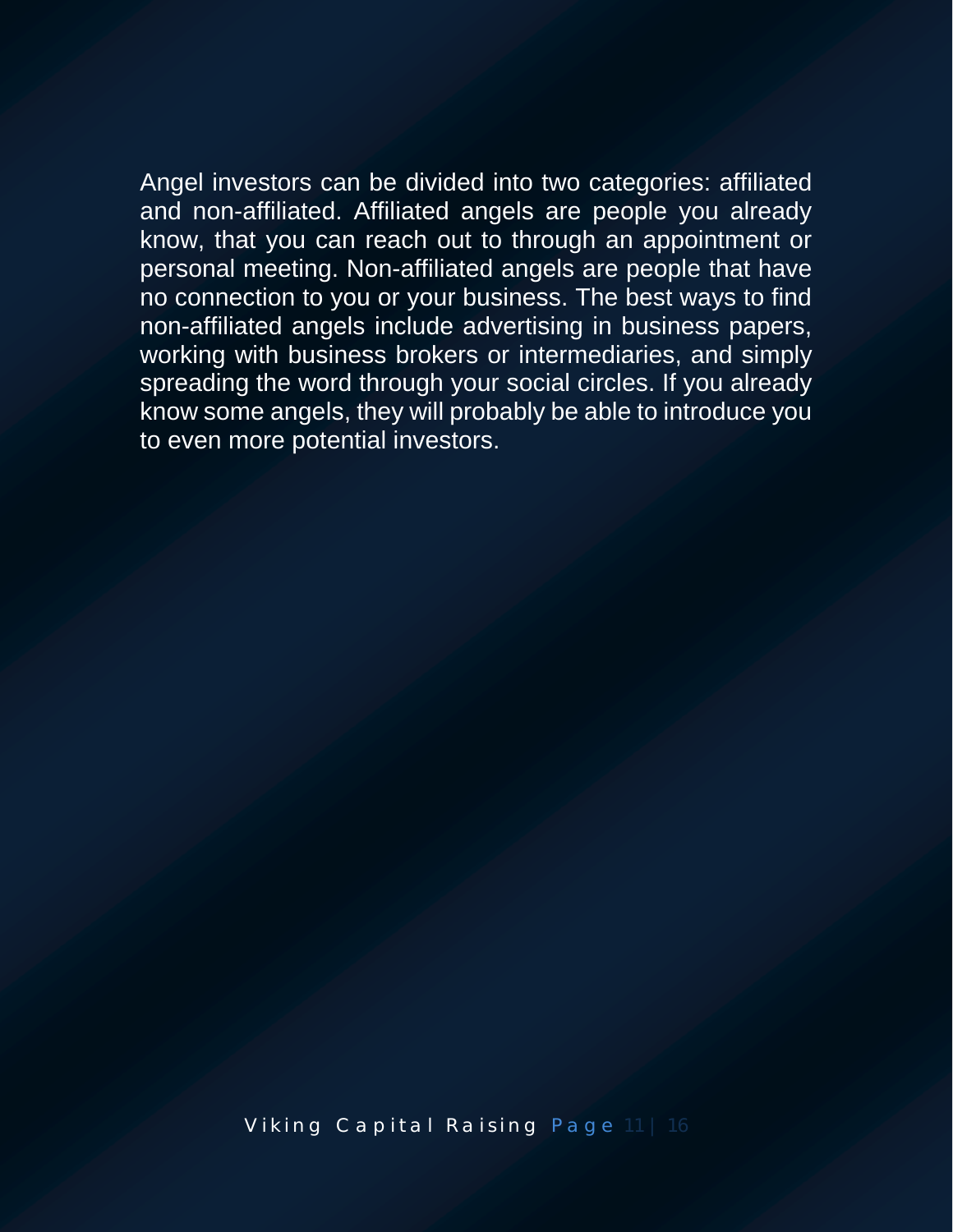# **Chapter 3: Alternatives**

Viking Capital Raising Page 12 | 16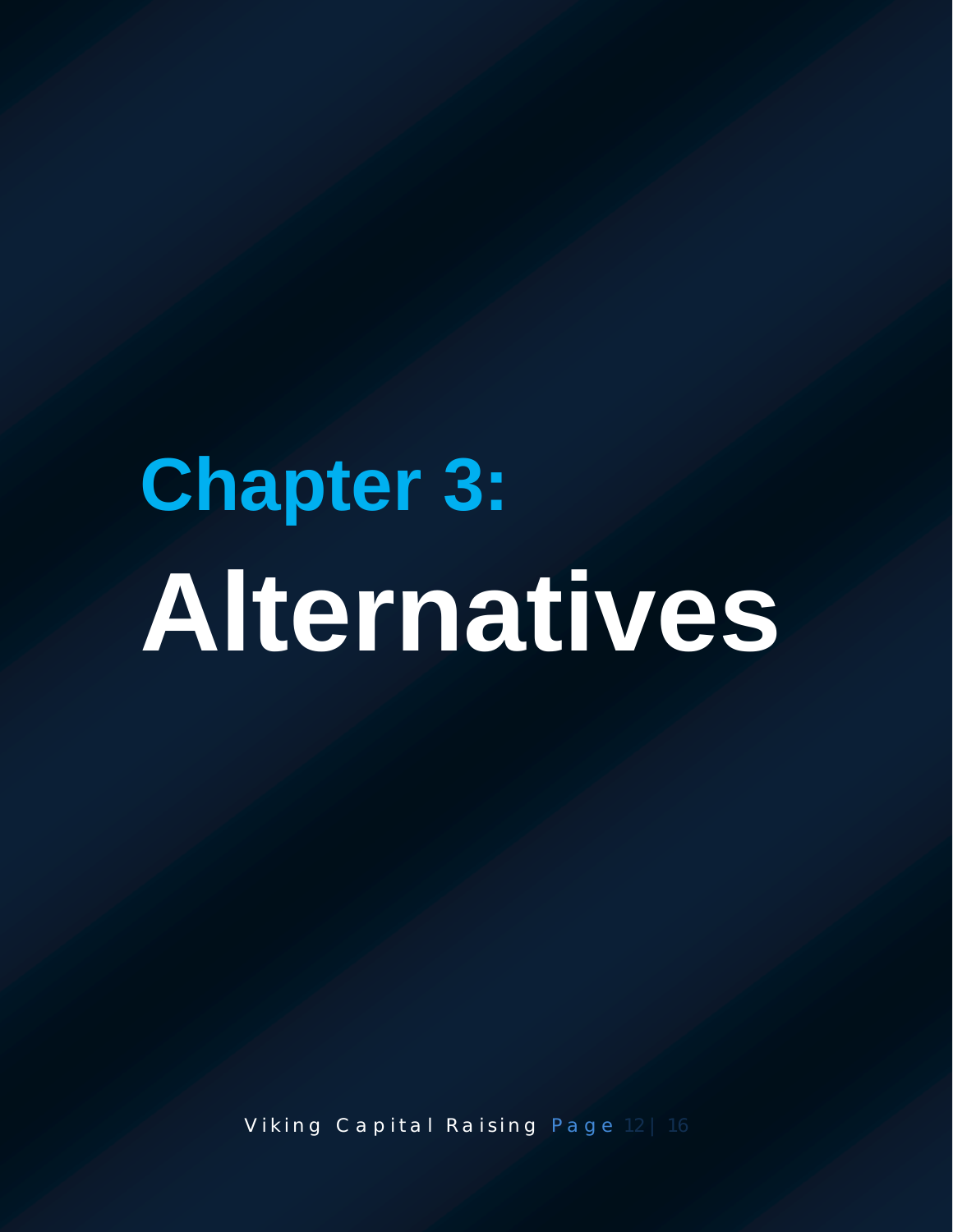When you have a business idea, your friends and family are going to be the first ones to know about it. They'll have spent months, or maybe even years, listen to you talk about your plans and watch you build your business from the ground up. Those closest to you may want to support your dreams, but it's important to find the balance between professional and personal. You want your business to succeed, but that doesn't mean sacrificing close relationships. In this chapter, you'll find a few tips for encouraging capital in a healthy and safe way.

### **Gifts**

Particularly when you're starting up, generous friends or relatives may offer you a small cash gift to help with those first few expenses. This can be great, as long as it's definitely a gift and not actually a loan. If your company becomes financially successful, you might find that people you believed were giving you gifts now expect their money to be repaid. The best way to avoid this is to clearly communicate to the other person that this is a gift when you receive the money- a step up from this is to have that communication in writing. It might be awkward, but it's a key part of keeping things professional.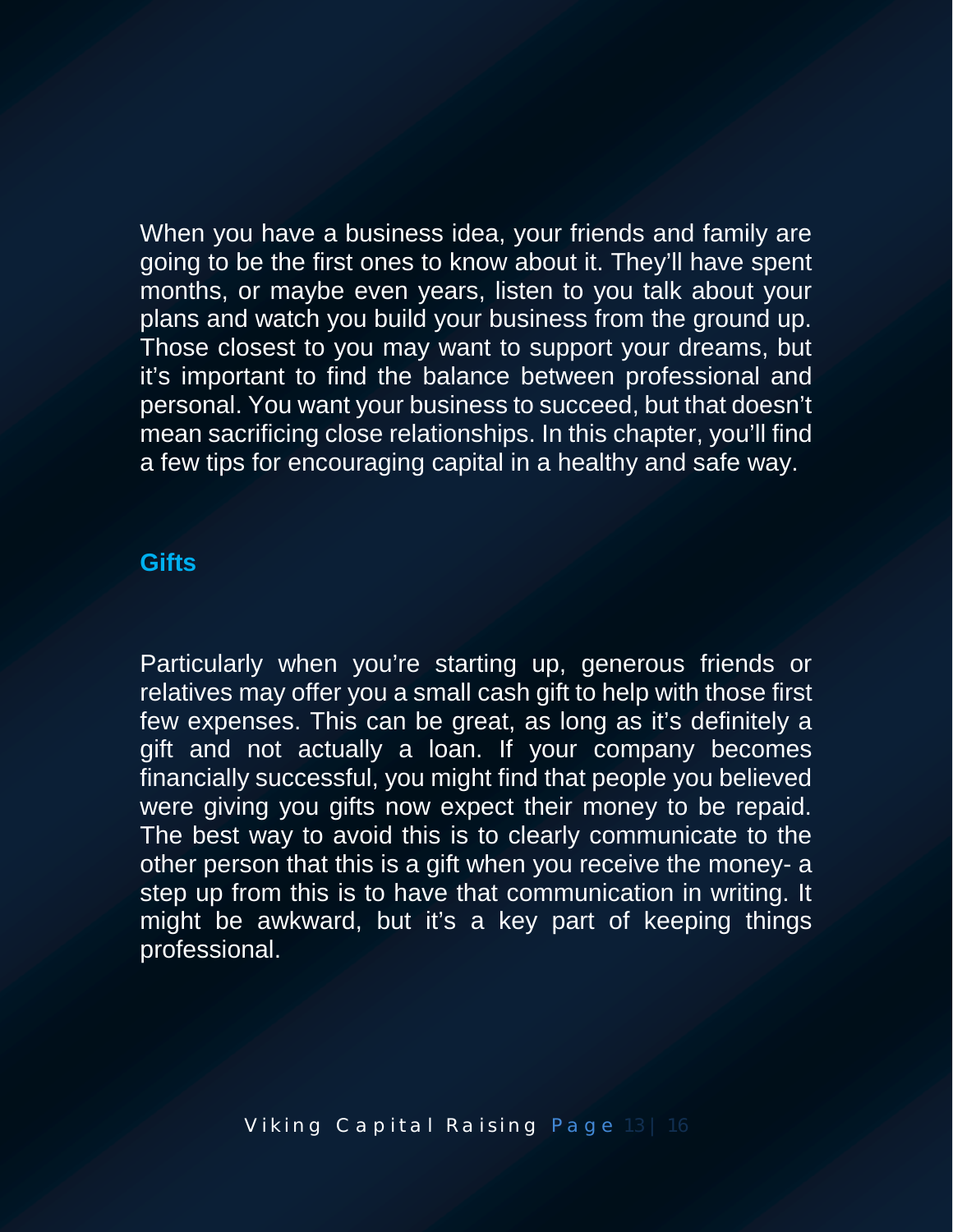### **Loans**

Friends and family members are less likely to charge you interest than any other financial source, so this can be a great way to raise money without added expenses. However, these loans will probably be smaller than those from banks or investors, and your personal spending may be under scrutiny while you're in debt to this other person. It's best to work with a business attorney or a peer-to-peer lending company so everything is above board and professional.

## **Equity**

If you have friends or relatives who believe in your company's mission, they may want to be a part of it. Like selling an equity to an investor, this will not work for people who want to retain full control of their company. It's also important to consider how working with this person as a business partner will affect your personal relationship. If you decide to sell equity to this person, make sure to involve a business attorney so everything is official.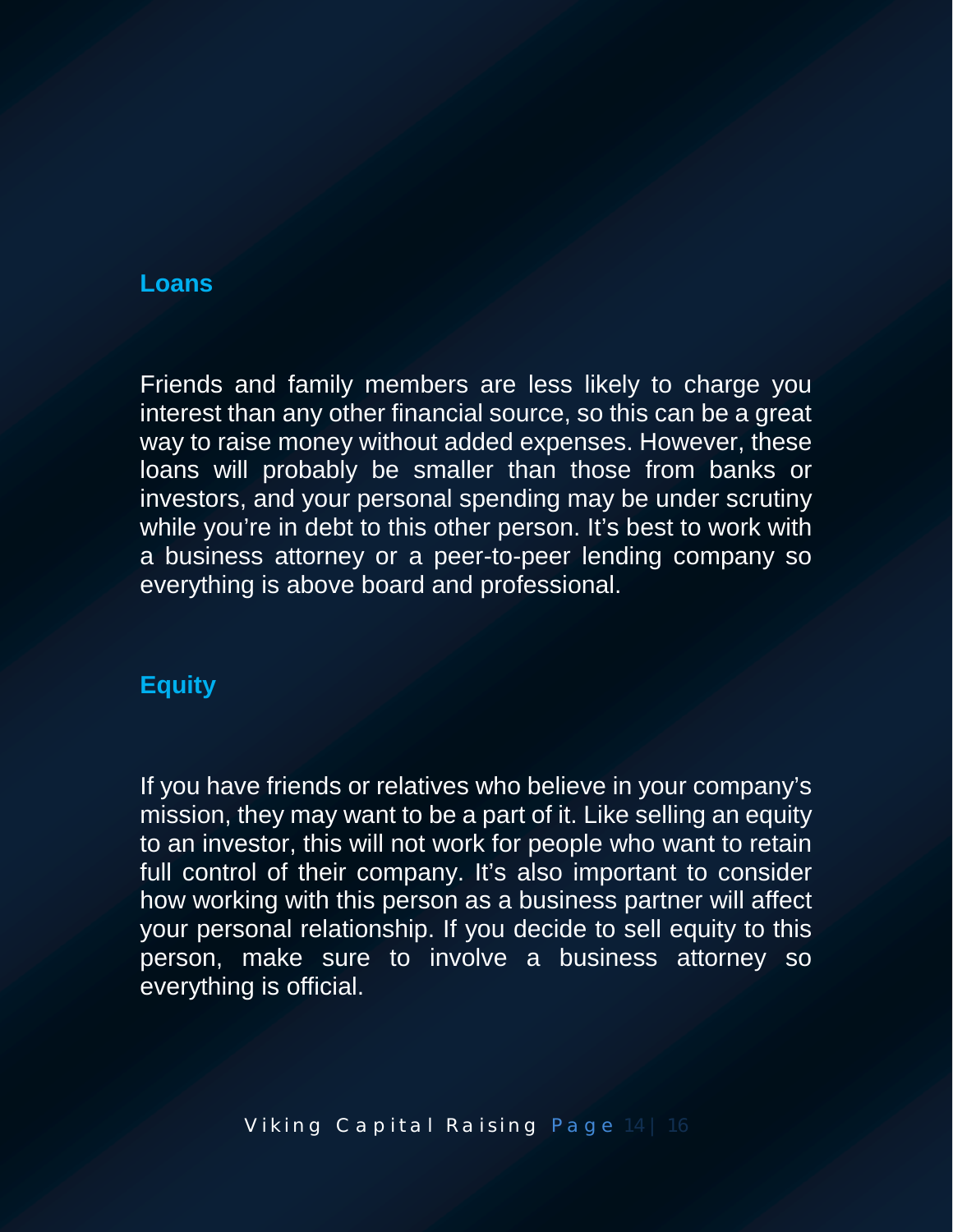### **Crowdfunding**

Crowdfunding has gained popularity in recent years, with sites like Kickstarter and IndieGoGo allowing billions of dollars to be raised by small businesses. When you crowdfund, your plan for the raised money is clearly visible to backers so they know exactly what's happening when they donate. You can use rewards-based crowdfunding and give your backers unique rewards in exchange for their donations, or use equitybased crowdfunding and sell small parts of the company. However,you do it, the process is formalized through the crowdfunding platform and it's clear that the money donated will not be repaid. If you're unsure about involving friends and family through other methods, crowdfunding might be the best option for you.